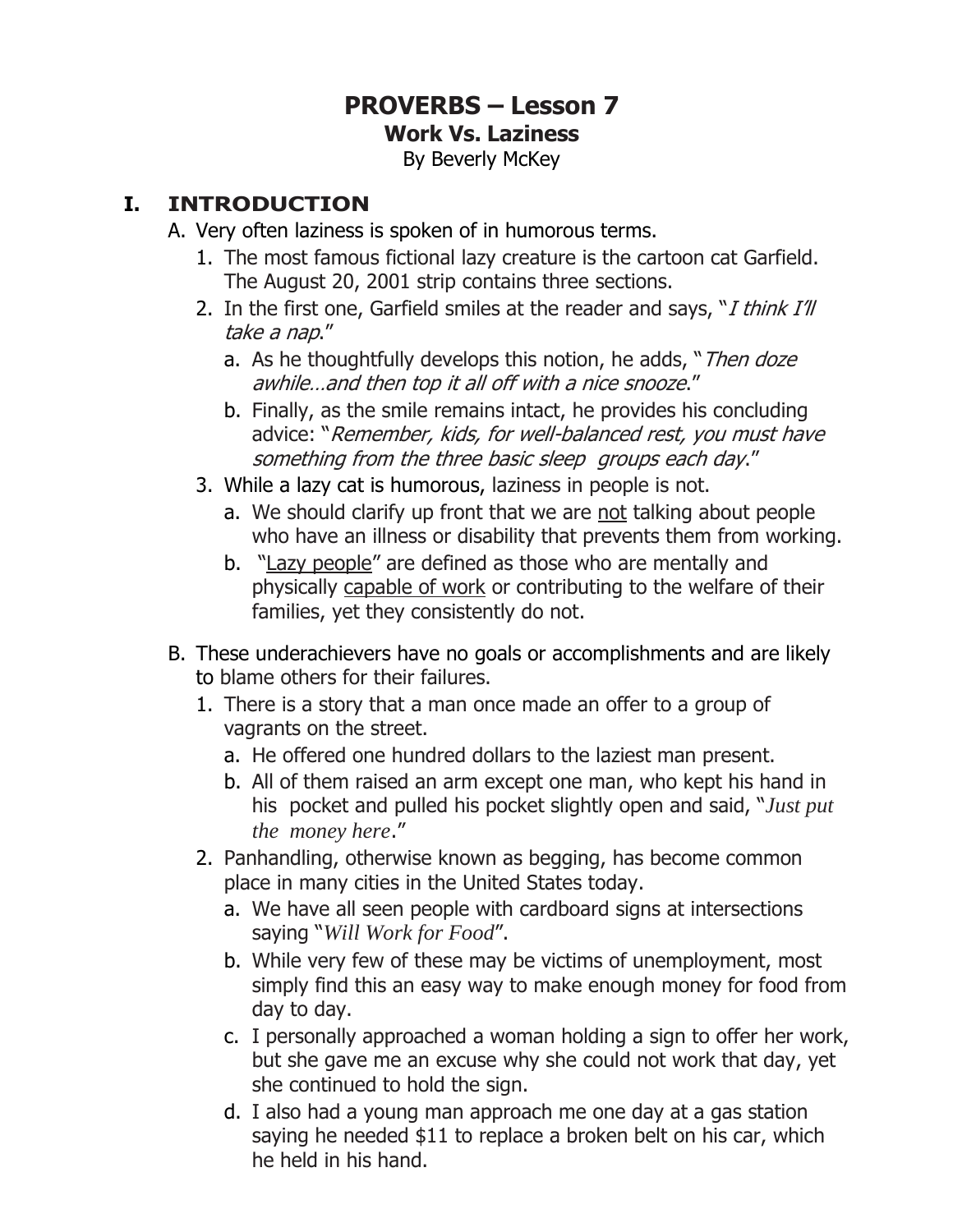- 1) About a week later, the same young man approached me at the CVS Store a few blocks away from the gas station with exactly the same story.
- 2) He had given this story to so many people during week that he didn't remember seeing me before.
- 3) So when I reminded him that I had given him \$20 the week before for the exact same story, he turned and walked away.

#### **II. LAZINESS WAS NOT CREATED BY GOD NOR IS IT ONE OF HIS CHARACTERISTICS.**

- A. Jesus said, "My Father has been working until now, and I have been working." **John 5:17**
	- 1. That only leaves the Devil as the originator of sloth, but when he convinces people to move in that direction, he is not encouraging them to follow his example.
	- 2. Satan never rests.He keeps busy spreading destructive thoughts and practices to mankind.
		- a. erroneous philosophies
		- b. immorality
		- c. false doctrines in the church (which have captured some of our brightest men)
	- 3. It is impossible to imagine Satan ever relaxing—even for a few moments.
		- 1) This means that while he is convincing us to relax and pursue pleasure, he is a hypocrite, since he never stops working.
		- 2) Satan actually has a great work ethic, but he uses it exclusively for the destruction of men's souls.

#### **III. THERE ARE MANY POSITIVE THINGS TO BE SAID FOR DILIGENCE AND MANY NEGATIVE THINGS TO BE SAID FOR LAZINESS.**

A. Regardless of the cynical attitude about life that Solomon revealed in the book of Ecclesiastes, this statement is true:

**Ecclesiastes 9:10** – "<sup>10</sup> Whatever your hand finds to do, do it with your might; for there is no work or device or knowledge or wisdom in the grave where you are going."

- 1. Whatever we want to accomplish, we must be diligent in doing it while we have the opportunity.
- 2. Opportunities can be lost while we postpone until a "more convenient time", which never seems to come.
	- a. Jesus worked under this assumption when He said: **John 9:4:** "I must work the works of Him who sent Me while it is day: the night is coming when no one can work."
	- b. **Luke 16:19-31** The rich man learned too late that his chance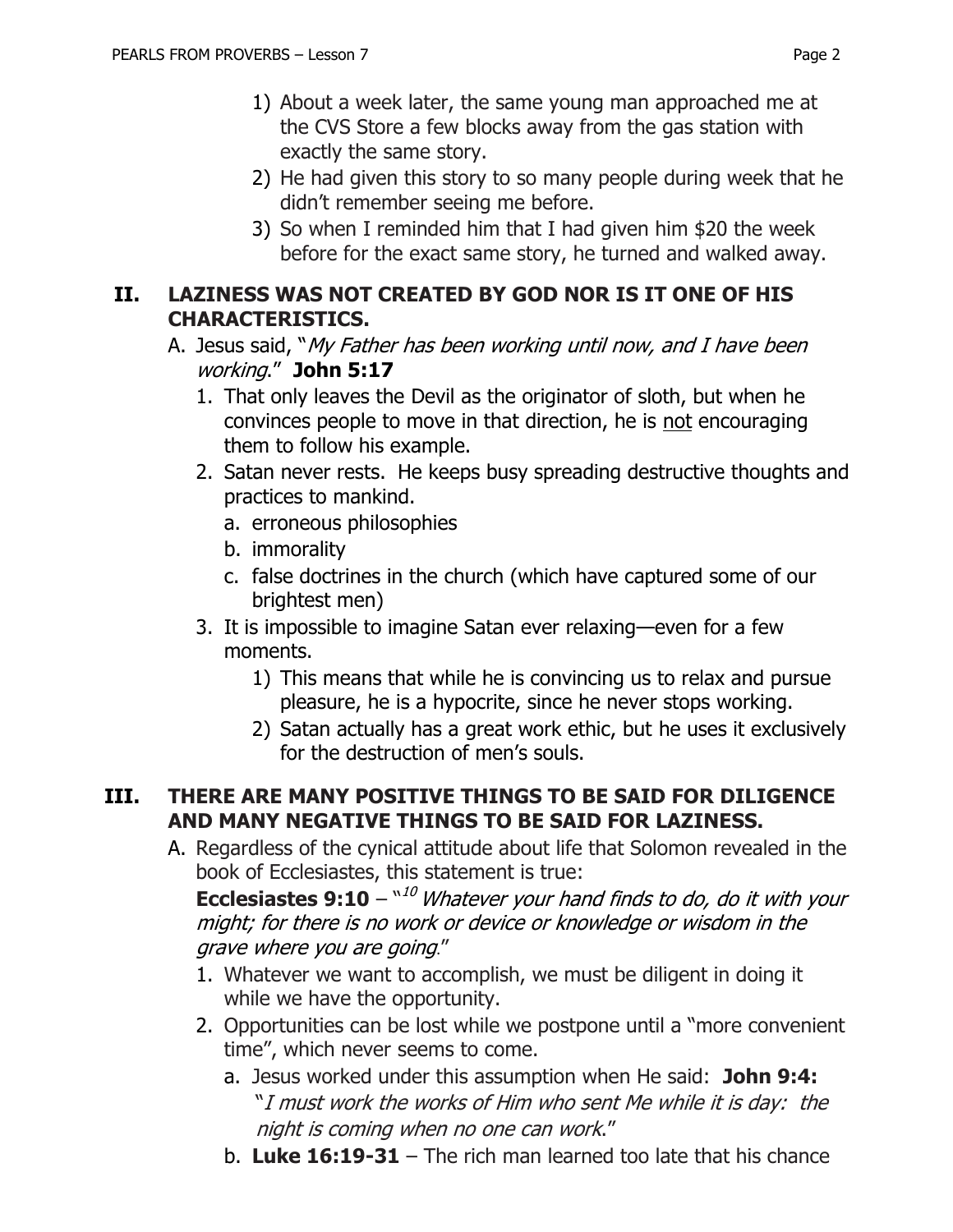to be benevolent to Lazarus had ended when he died suddenly, as had his moment to be evangelistic toward his own brothers.

- B. A person's character can be easily seen in his attitude toward work and his ability to provide for his family will be the evidence.
	- 1. It must be understood that, in Proverbs, the words "wealth" or "rich" most often means that their needs will be fully met instead of "luxuriously wealthy".
		- a. Some Televangelists use passages like this to preach a "gospel of prosperity", meaning that God has "promised" to make us wealthy."
		- b. Of course, in order to claim that promise you have to send him a donation.
		- c. This donation is called "seed money" that he ensures his viewers will grow and be returned to them many times over.
		- d. However, history has shown us that usually it is the televangelist who really prospers.
	- 2. What constitutes wealth or riches is varied by many factors.
		- a. The country where you live
		- b. Your educational level
		- c. Your work ethic
	- 3. Obviously, many people work very hard in important jobs but they will never become wealthy (as some define it), such as nurses, teachers, policemen, fireman and the military service.
	- 4. When we compare "wealth" in the United States to many other countries, even the poor in the US are wealthier than most of the rest of the world.
	- 5. Let's look at some examples from Proverbs:
		- a. **Proverbs 10:4** "He who has a slack hand becomes poor, but the hand of the diligent makes rich."
		- b. **Proverbs 20:13**  "Do not love sleep, lest you come to poverty; Open your eyes, and you will be satisfied with bread."
		- c. **Proverbs 19:15** "Laziness casts one into a deep sleep, And an idle person will suffer hunger."
- C. Sometimes we find that the lazy person will even resort to dishonest means in order to increase his income, rather than working harder.
	- 1. This is not a new thing in modern times, Solomon pointed out this same problem.
		- a. **Proverbs 13:11**: "Wealth gained by dishonesty will be diminished, but he who gathers by labor will increase."
		- b. In business those who lack ambition may cheat with a false system of weights.
		- c. They may charge a premium price for shoddy labor and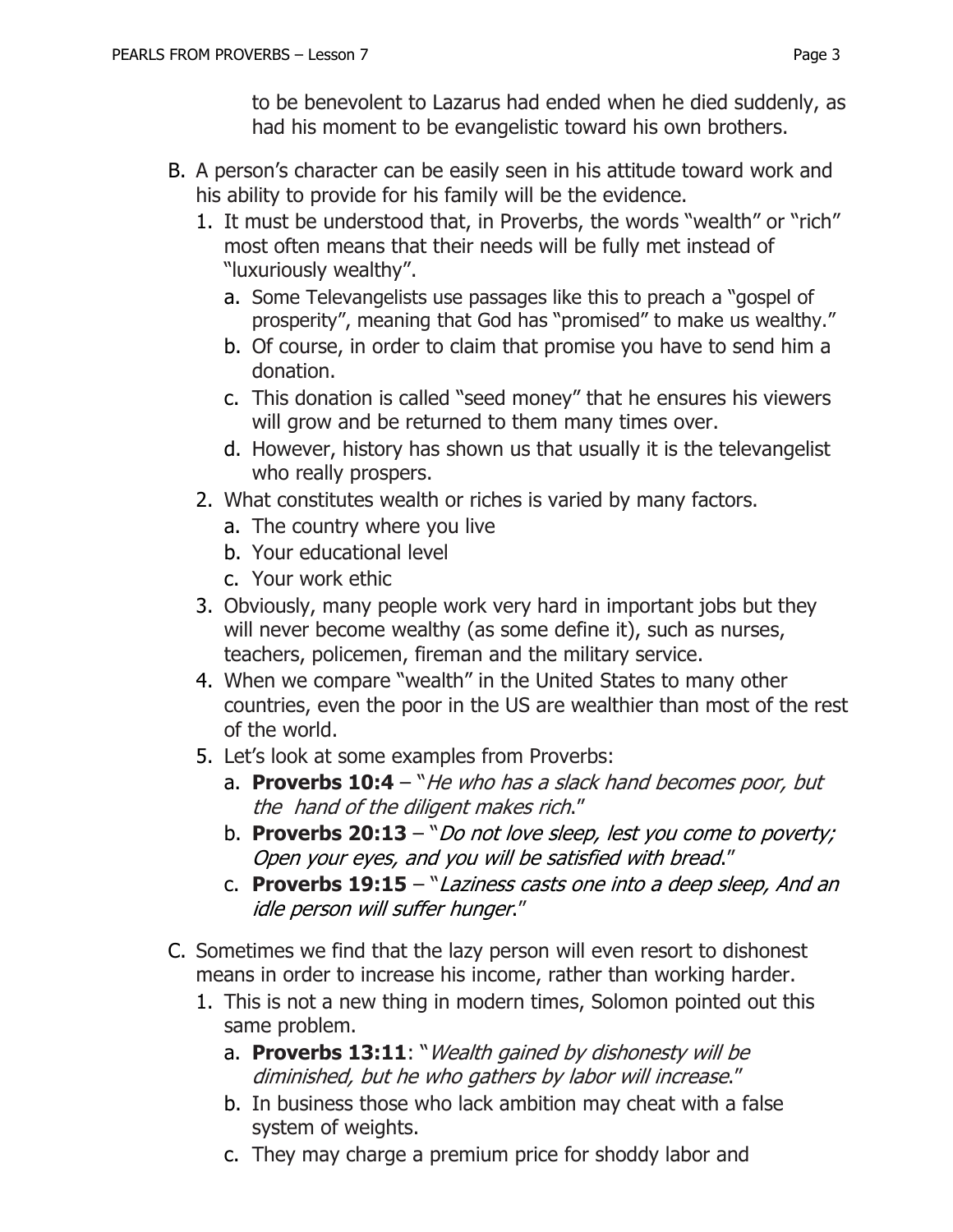substandard materials.

- d. Many such businesses are here today and out of business tomorrow because their bad reputation gets to be known.
- e. The Law of Moses forbids such practices. **Leviticus 19:35-36**  <sup>"35</sup> 'You shall do no injustice in judgment, in measurement of length, weight, or volume. <sup>36</sup> You shall have honest scales, honest weights, an honest ephah, and an honest hin: I am the LORD your God, who brought you out of the land of Egypt." (Also found in **Deut. 25:13-16**)
- 2. On the other hand, hard workers are noticed and rewarded by their employers or by their customers.
	- a. They and their families prosper because of their diligence.
	- b. **Proverbs 28:19**  "He who tills his land will have plenty of bread, but he who follows frivolity will have poverty enough."
	- c. **Proverbs 14:23** "All hard work brings a profit, but mere talk leads only to poverty."
- 3. Diligence often also results in honor:
	- a. **Proverbs 22:29** "Do you see someone skilled in their work? They will serve before kings; they will not serve before officials of low rank."
	- b. The following proverb is referring to the "*woman who fears the Lord"* according to verse 30.

**Proverbs 31:31** – "Honor her for all that her hands have done, and let her works bring her praise at the city gate."

- D. When an employer seeks to hire someone, he wants an employee who is honest, hardworking and reliable because a lazy, dishonest employee is a handicap to his company.
	- 1. Solomon said providing food for one's family should motivate anyone to be a diligent worker: **Proverbs 16:26** – "The appetite of laborers works for them; their hunger drives them on."
	- 2. And yet, some still lack the inclination to work altogether.
		- a. **Proverbs 10:4**  "Lazy hands make for poverty, but diligent hands bring wealth."
		- b. **Proverbs 12:27** "The lazy do not roast any game, but the diligent feed on the riches of the hunt."
	- 3. The avoidance of work only makes one's life worse:
		- a. **Proverbs 18:9 "**One who is slack in his work is brother to one who destroys.**"**
		- b. **Proverbs 21:25** "The craving of a sluggard will be the death of him, because his hands refuse to work."
- E. Even though diligent work brings wealth, we must remember that all of our prosperity is a gift from God.
	- 1. As stewards over what God has entrusted to us, we are obligated to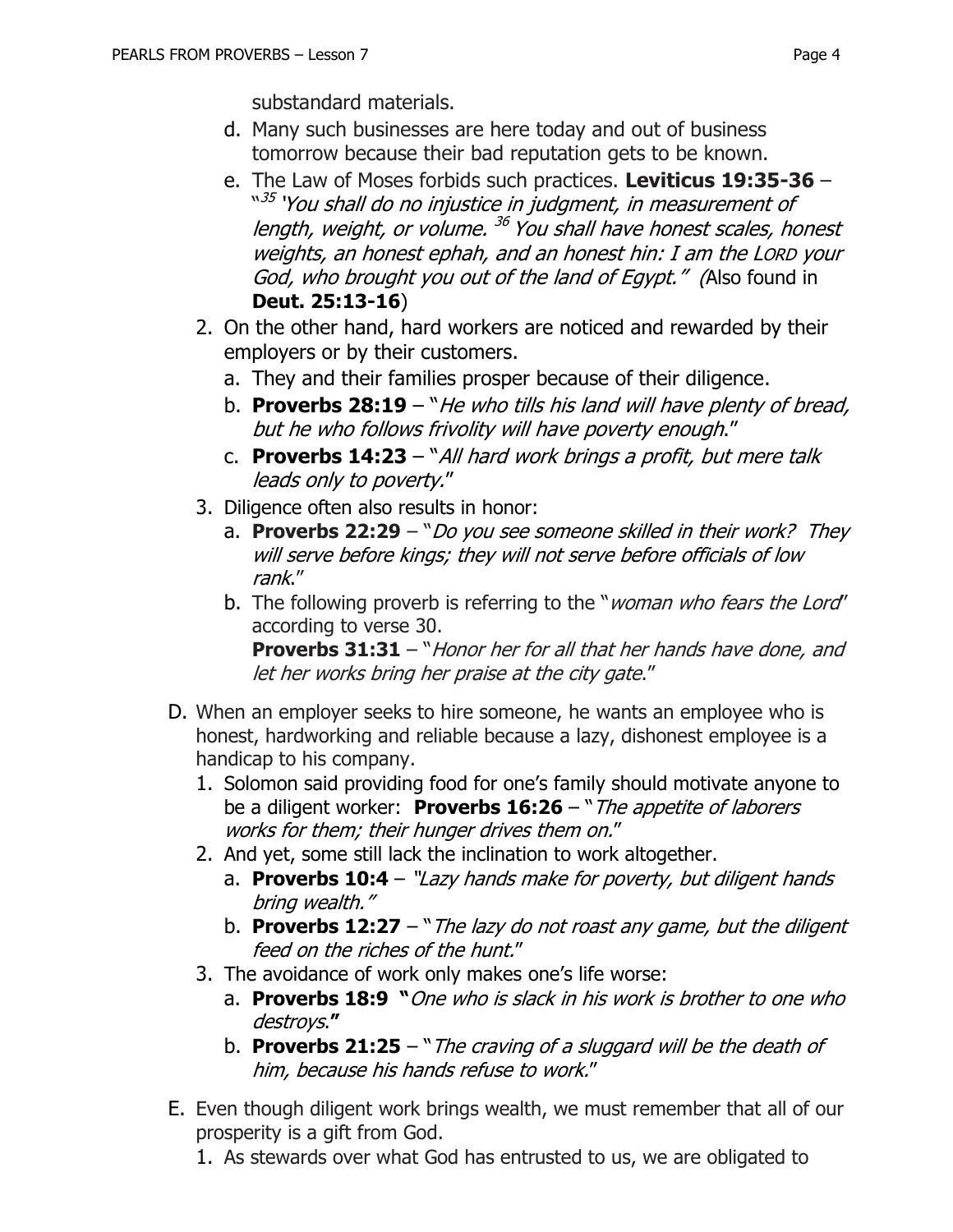manage it well.

- 2. We must resist being wasteful and be good accountants of our possessions.
- 3. While diligence in one's work is important to his success, we must not forget that "all good things" come from God.
	- a. Properly handling our finances means that we must not be wasteful and we must plan for the future.

**Proverbs 27:23-24** – "Be sure you know the condition of your flocks, give careful attention to your herds; <sup>24</sup> for riches do not endure forever, and a crown is not secure for all generations."

b. Jesus told a parable about a man who planned for the future, but his plan was totally selfish.

**Luke 12:16-21** –  $16$  Then He spoke a parable to them, saying: "The ground of a certain rich man yielded plentifully. <sup>17</sup> And he thought within himself, saying, 'What shall **I** do, since **I** have no room to store **my** crops?' 18 So he said, '**I** will do this: **I** will pull down **my** barns and build greater, and there **I** will store all **my** crops and **my** goods. <sup>19</sup> And **<sup>I</sup>** will say to **my** soul, "**Soul**, **you** have many goods laid up for many years; take **your** ease; eat, drink, and be merry."' <sup>20</sup> But God said to him, 'Fool! This night your soul will be required of you; then whose will those things be which you have provided?' <sup>21</sup> "So is he who lays up treasure for himself, and is not rich toward God."

- 4. Preparing for the future is certainly a Biblical concept.
	- a. **Proverbs 21:5** "The plans of the diligent lead surely to plenty, but those of everyone who is hasty, surely to poverty."
	- b. **Proverbs 27:25-27** <sup>25</sup> When the hay is removed and new growth appears and the grass from the hills is gathered in, the lambs will provide you with clothing, and the goats with the price of a field. <sup>27</sup> You will have plenty of goats' milk to feed your family and to nourish your female servants."
- 5. However, we must not believe that the blessings we enjoy are all due to our own diligence and planning and forget that they came from God. **James 4:13-15** –  $\frac{13}{3}$  Come now, you who say, "Today or tomorrow we will go to such and such a city, spend a year there, buy and sell, and make a profit"; <sup>14</sup> whereas you do not know what will happen tomorrow. For what is your life? It is even a vapor that appears for a little time and then vanishes away. <sup>15</sup> Instead you ought to say, "<u>If the Lord wills, we</u> shall live and do this or that."
- 6. Planning for the future certainly does not mean "worrying about the future". Jesus spoke about this very issue as well: **Matthew 6:31-34** – "<sup>31</sup> Therefore <u>do not wor</u>ry, saying, <u>'What shall we</u> eat?' or `What shall we drink?' or `What shall we wear?' <sup>32</sup> For after all these things the Gentiles seek. For your heavenly Father knows that you need all these things. <sup>33</sup> But seek first the kingdom of God and His righteousness, and all these things shall be added to you. <sup>34</sup> Therefore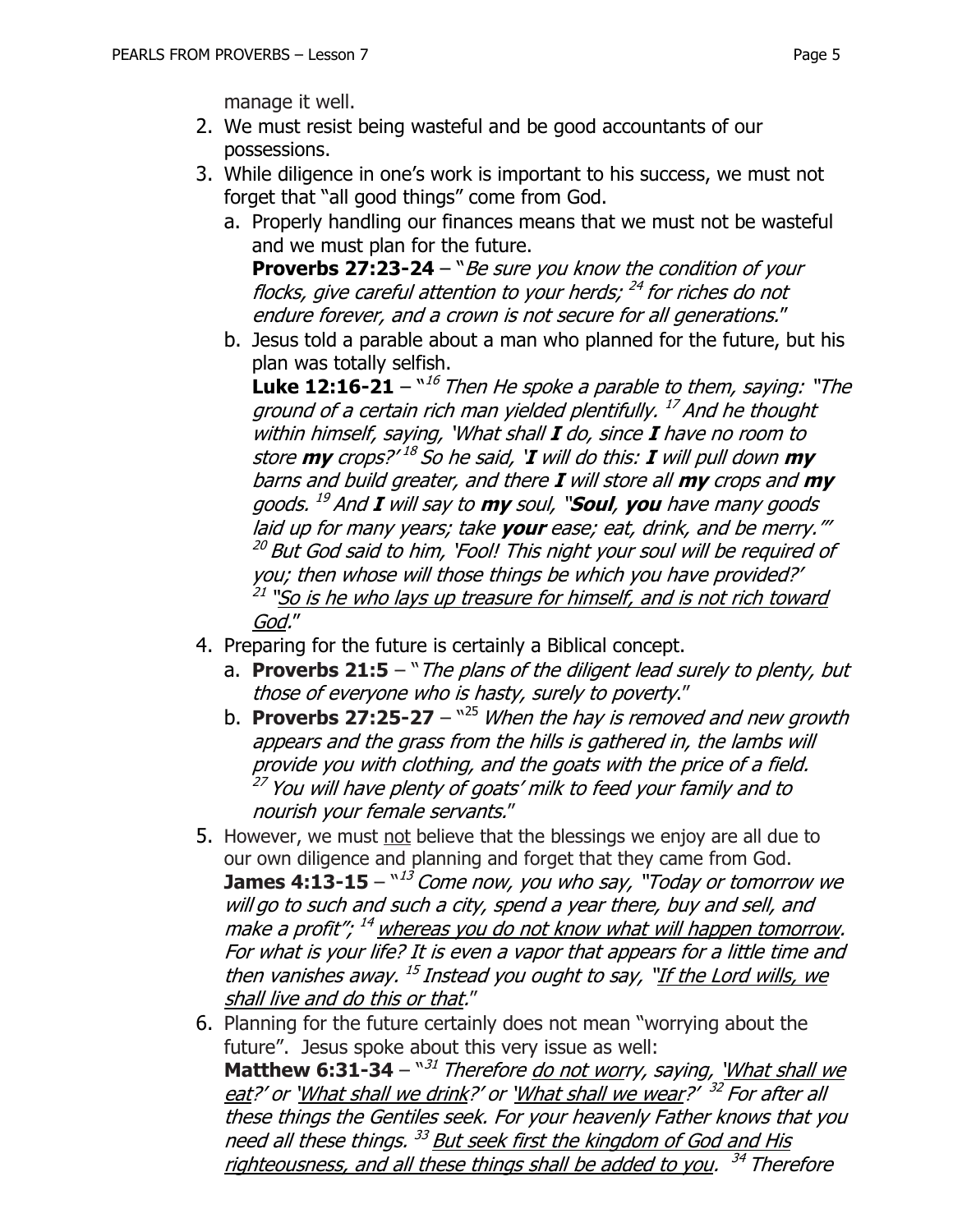# **III. THE FOLLY OF LAZINESS**

- A. Many still remember the old Tonight Show starring Johnny Carson.
	- 1. Occasionally, during his monologue, he would make a statement such as, "*It was really hot in Los Angeles today*."
		- a. Right on cue, Ed McMahon would ask, "*How hot was it?*"
		- b. The reply would be, "*It was so hot that the birds were using potholders when they pulled worms from the ground*."
		- c. The opposite weather condition might evoke the comment: "*It was so cold today that the lawyers were walking around with their hands in their own pockets*."
	- 2. It almost seems as if Solomon had made the statement, "*I saw a really lazy man today.*" and someone asks, "*How lazy was he?*" Solomon's answers, "*I'll tell you how lazy he was*."
		- a. He was so lazy that he wouldn't get up out of bed. **Proverbs 6:9-11** – "How long will you slumber, O sluggard? When will you rise from your sleep?  $^{10}$  A little sleep, a little slumber, a little folding of the hands to sleep  $^{\mathrm{11}}$  so shall your poverty come on you like a prowler, and your need like an armed man*.*"
			- 1) Probably we have all had mornings when we just didn't want to get out of bed — especially when the alarm clock goes off unusually early.
				- a) However, the kind of condition described in this proverb is chronic laziness.
				- b) **Proverbs 19:15**  "Slothfulness casts one into a deep sleep, and an idle person will suffer hunger."
			- 2) The lazy person described here senses no spark of ambition whatsoever.
				- a) If he had his way, this man would remain in bed permanently.
				- b) **Proverbs 26:14**  "As a door turns on its hinges, so does the lazy man on his bed."
					- i A door only moves when someone pulls or pushes it.
					- ii Even then, it doesn't go anywhere; it just goes back and forth on its hinges.
					- iii It never initiates any movement on its own.
		- b. He was so lazy that he refused to go outside because it's just too dangerous out there.
			- 1) **Proverbs 26:13**  "The lazy man says, "There is a lion in the road! A fierce lion is in the streets! "
				- a) Is really likely that a fierce lion is just roaming the streets?
				- b) What makes this lazy man think so?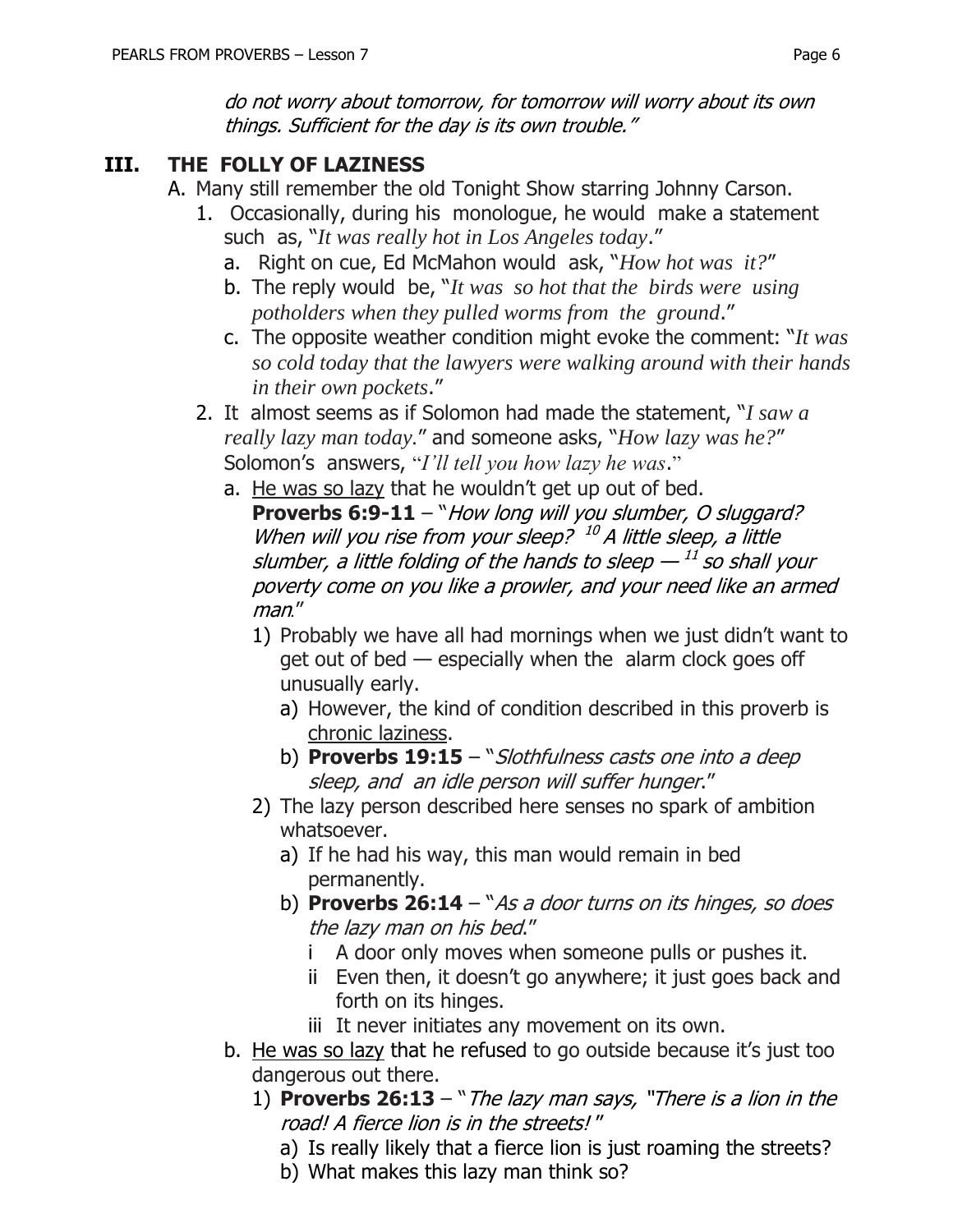- 2) Maybe this was a more common attitude of the lazy person in Solomon's day, since he used this proverb twice:
	- a) **Proverbs 22:13** "The lazy man says, "*There is a lion outside! I shall be slain in the streets!"*
		- i Life is full of fearful things: terrorists, drive-by shooters, auto accidents, germs and viruses, cancer, being struck by lightning and much more.
		- ii If a person has no incentive to work or contribute to society, he can find some fearful reason not to go outside.
		- iii However, being fearful that we "*shall be slain in the* streets" is a preposterous way to live.
- c. He was so lazy he would not plow his field because the weather was never just right.
	- 2) "The lazy man will not plow because of winter; He will beg during harvest and have nothing."
		- a) Although the best time to plow the ground is in the fall after the harvest.
		- b) The land needs to be prepared for the following year, but the lazy person will not do it then because it is too cold.
		- c) In the spring, he still can't plow because the rains make it difficult.
		- d) He just can't seem to find the right time to work; something always gets in his way.
		- e) The result is that when it is time for harvest, he has no crop because he never planted.
	- 2) Apparently, some in Paul's time subscribed to this same philosophy. Paul said: 2 **Thessalonians 3:10** " For even when we were with you, we commanded you this: If anyone will not work, neither shall he eat."
		- a) God made provisions for widows, the fatherless, and strangers. (**Deut. 24:19-21** and **Jas. 1:27**)
		- b) However, nowhere are provisions made for the lazy -- he must do without.
- d. He was so lazy that he did not take care of his property.
	- 1) **Proverbs 24:30-34**  $^{\prime\prime}$ <sup>30</sup> I went by the field of the lazy man, and by the vineyard of the man devoid of understanding; <sup>31</sup> and there it was, all overgrown with thorns; its surface was covered with nettles; its stone wall was broken down. <sup>32</sup> When I saw it, I considered it well; I looked on it and received instruction:  $^{33}$  a little sleep, a little slumber, a little folding of the hands to rest; <sup>34</sup> so shall your poverty come like a prowler, and your need like an armed man."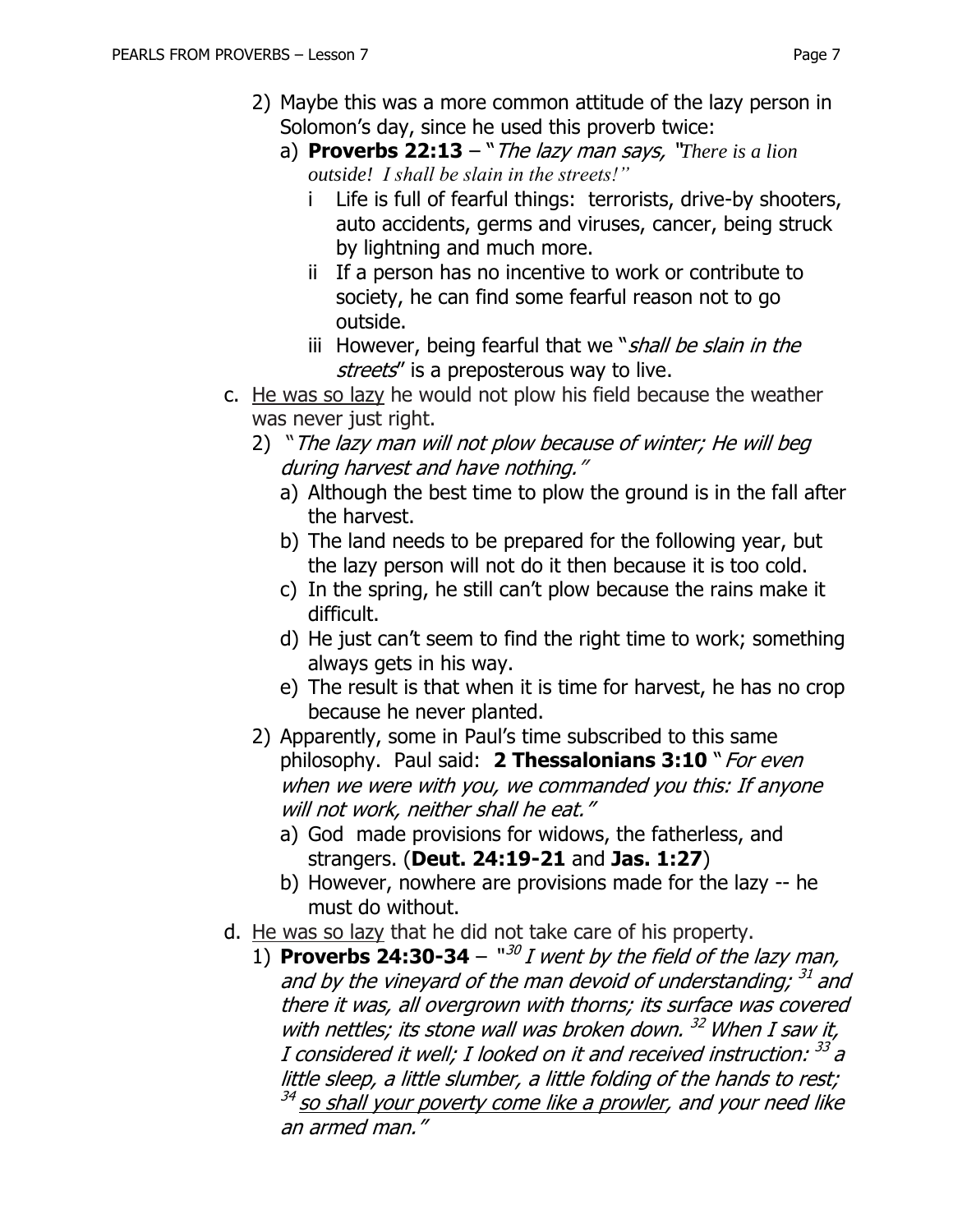- 2) One might ask, *"How did this person ever end up with any land to begin with?"*
	- a) The Israelites' land was passed down in the family from generation to generation.
		- i Undoubtedly, he had inherited it but had never done anything with it.
		- ii Perhaps he learned his lazy attitude from his father who had the land before him.
	- b) The condition of this land did not occur overnight; it was gradual.
		- i The evidence of persistent laziness is the deterioration caused by neglect of his land.
		- ii Where once there were profits and plenty, now there are barren fields and hunger.
- e. He was so lazy he wouldn't do any work.
	- 1) **Proverbs 21:25** -- "The desire of the lazy man kills him, for his hands refuse to labor."
	- 2) All people have something that motivates them: popularity, wealth, social standing, reputation or favor with God.
	- 3) The man Solomon describes only has one overriding goal, to avoid work.
	- 4) When I was in my early teens, there was a television series called "The Many Loves of Dobie Gillis" (a comedy).
		- a) One of the main characters was a "beatnik" (a term generated in the sixties) for one who is against society's established way of doing things. His name was Maynard G. Krebbs.
		- b) Every time anyone suggested that he find a job and "work", he jumped like he was bitten by a snake and shrieked the word "work" as if it was a curse to be avoided.
		- c) The problem is that in real life, this attitude is not funny, it is self-destructive.
		- d) Ordinary people cannot expect to have food, shelter and clothing without working for it.
		- e) Maybe some rich "trust-fund" babies can get by with it, but certainly not the majority of people.
- f. He was so lazy that he could not be trusted to complete any job.
	- 1) **Proverbs 10:26** "As vinegar to the teeth and smoke to the eyes, so is the lazy man to those who send him."
	- 2) Just as the taste of vinegar sets one's teeth on edge and smoke is an painful irritant to the eyes, so the lazy man is an irritant and a frustration to the one who hires him to complete a task.
- g. He was so lazy that he would not even go out and hunt for food.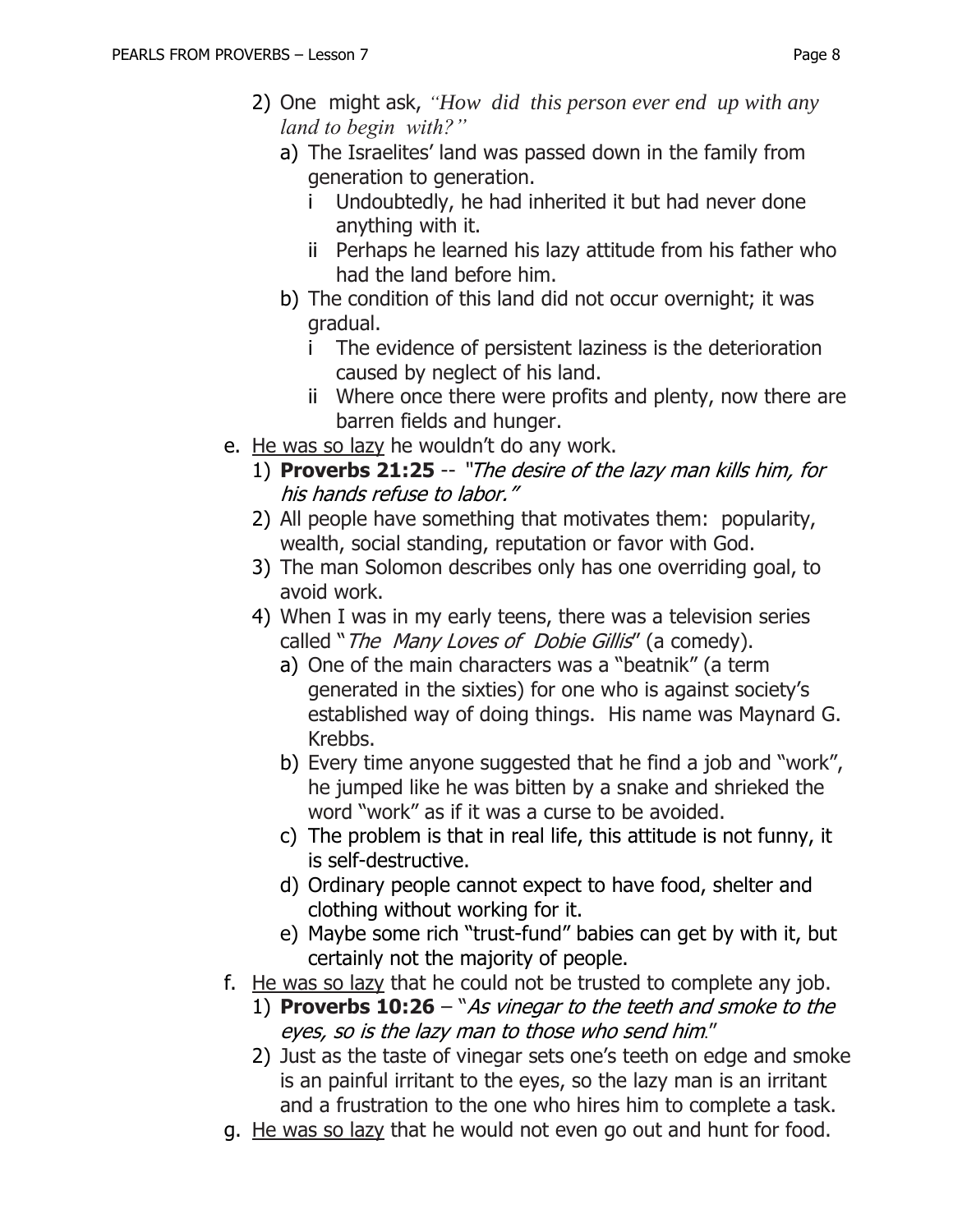- 1) **Proverbs 19:15** "Laziness casts one into a deep sleep, and an idle person will suffer hunger."
- 2) The same excuses the lazy man uses to avoid working, he also applies to hunting game, or any other productive activity.
- 3) He is willing to suffer hunger if necessary rather than working.
- h. He was so lazy that he refused to prepare food to eat.
	- 1) **Proverbs 12:27** "The lazy man does not roast what he took in hunting, but diligence is man's precious possession."
	- 2) How is this possible, we ask? Surely, if this individual became hungry enough to actually hunt something, he would at least cook it.
	- 3) Solomon is attempting to show how deeply laziness is ingrained in the lazy person, and it gets even worse.
- i. He was so lazy that, once the food is prepared, he was too lazy to lift the food to his mouth.
	- 1) **Proverbs 19:24** "A lazy man buries his hand in the bowl, and will not so much as bring it to his mouth again."
	- 2) Surely Solomon is exaggerating in this proverb. He is trying to evoke a strong image, but it is not intend to be taken literally.
	- 3) The survival instinct would prevent a man from starving himself when food is in front of him, ready to be eaten.
- j. He was so lazy that he could only dream of possessing what honest toil would provide.
	- 1) **Proverbs 13:4** "The soul of a lazy man desires, and has nothing; but the soul of the diligent shall be made rich."
	- 2) As close to success as this lazy soul ever gets is to imagine what it would be like to be rich.
	- 3) How sad to be imprisoned by one's own laziness; even when he envies the prosperity of others and covets what they have.
	- 4) He knows that he will never achieve what he desires because he remains caught in a trap of his own making.
	- 5) It is simply a matter of "reaping what you sow", but sadly he has not sown anything.

# **III. CAN LAZINESS COST A PERSON HIS ETERNAL SOUL**

- A. Jesus described laziness as **wicked** in the Parable of the "Talents", **Matthew 25:14-29**
	- 1. A man traveling to a far country called three servants and gave each of them some money to manage while he was gone.
		- a. The "talents" referred to here is not a type of coin, but a measure of weight for gold, silver and bronze. I have used the current price for gold in the following conversions.
		- b. First, let's convert talents to pounds/ounces and its see the value of the wealth these men were expected to manage: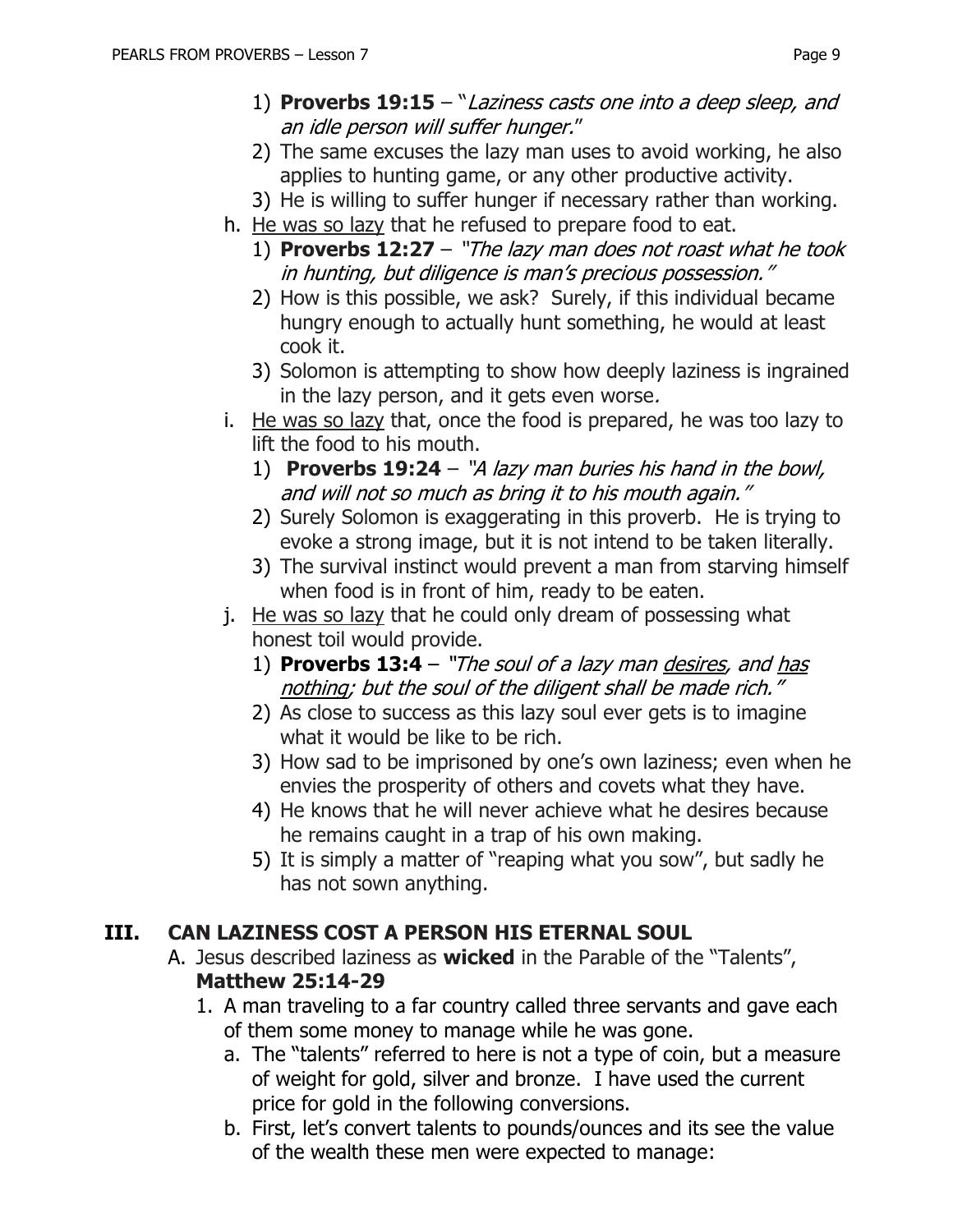- 1) shekel =  $4/10$  of an ounce  $(1/50$  of a mina)
- 2) 1 mina =  $1.25$  lbs
- 3) 60 minas  $X$  1.25 lbs = 75 lbs = 1 talent of gold
- 4) 75  $\text{lbs} = 1,200 \text{ oz}$ .
- 5) Gold = \$1,108 per ounce as of Aug 11, 2015
- 6) 1,200 oz  $X \le 1,108 = 1,329,600$  in US dollars = 1 talent of gold
- c. The parable was about three servants, each being entrusted with a portion of the master's wealth to manage in his absence.
	- 1) The first servant was given five talents  $=$  \$6,648,000
	- 2) The second servant was given two talents  $=$  \$2,659,200
	- 3) The third servant was given one talent  $=$  \$1,329,600
- d. When the master returned, he called his servants in to account for the profit they had made with the funds they were given.
	- 1) The first servant received five talents and he reported that he had gained five more for his master. \$6,648,000 profit
	- 2) The second servant received two talents and reported that he had gained two more. \$2,659,200 profit
	- 3) The third servant received one talent.
		- a) First, he made an excuse: "Lord, I knew you to be a hard man, reaping where you have not sown, and gathering where you have not scattered seed. And I was afraid." **Vs. 24-25**
		- b) Next, he took the easy way out (choosing not to work), he hid the talent in the ground until the master returned.
		- c) Surprisingly, when he reported to the master, he seemed to think the master would be satisfied to received back ALL of the money entrusted to him.
		- d) But the master was not pleased and he said, "You wicked and lazy servant. You knew that I reap where I have not sown, and gather where I have not scattered seed. So you ought to have deposited my money with the bankers, and at my coming I would have received back my own with interest."
		- e) It would have taken very little effort to deposit money in the bank, but he was too lazy even for that. Instead, he lost his good job because of his laziness, which the master called wicked.
		- f) The wicked servant was "*cast into outer darkness" where* "there will be weeping and gnashing of teeth." **Matt. 25:30**
- B. When a lazy person refuses to work, he brings suffering upon himself, but what if he has a family depending upon him?
	- 1. In **I Timothy 5:3-8** Paul instructed Timothy on the duty of the church to care for "real widows"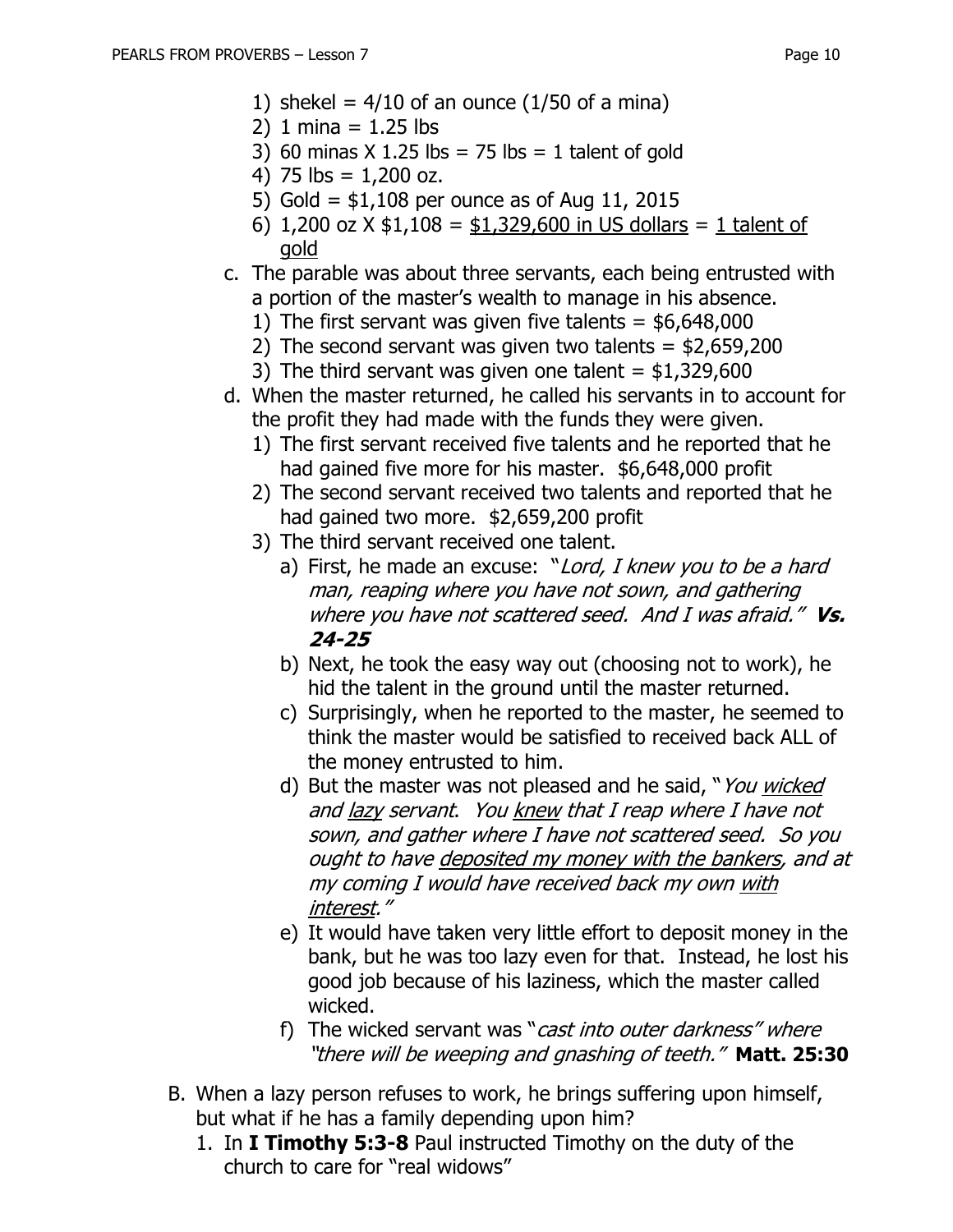- a. Paul begins by saying, "If any widow has children or grandchildren, let them first learn to show piety at home and to repay their parents; for this is good and acceptable before God."
- b. Paul ends this passage by saying: **Vs 8** "But if anyone does not provide for his own (family), and especially for those of his household, he has denied the faith and is **worse** than an unbeliever."
- c. What is the difference between "family" and "household".
	- 1) Family can include extended family members, parents, brothers sisters, grandparents, aunts, uncles, cousins, etc.
	- 2) The "household" refers especially to those who live in his house.
- 2. When laziness prevents a person from providing food, shelter and clothing for his family he is condemned as an unbeliever (some translations use the word "infidel").
- 3. What sin can you name that is worse than "unbelief".
	- a. **Hebrews 11:6** "*But without faith it is impossible to please Him*, for he who comes to God must believe that He is, and that He is a rewarder of those who diligently seek Him."
	- b. An unbeliever does not believe that "God is", that He exists.
	- c. No unbeliever will ever see Heaven and Paul said that the lazy person who does not provide for his family is WORSE than an unbeliever.
- 4. Every lazy person should have this passage written in big, bold, red letters attached to the refrigerator, the bathroom mirror, the back door and the front door of his house.
- 5. No one is more obviously a "fool" than the one who is willing to have his soul condemned eternally because he is lazy?

# **II. WHAT ABOUT SPIRITUAL LAZINESS?**

- A. Can a Christian be a diligent worker who provides well for the family and yet be lost because he is "spiritually lazy"? If so, what are the consequences?
	- 1. In **Matthew 13:4-8 & 18-23** Jesus tells a parable that answers this question.
	- 2. This is the parable of the Farmer who went out to sow seed on his plowed field.
		- a. The tossed the seeds in a sweeping fashion over the land.
		- b. It was inevitable that some did not fall on the plowed earth where they were intended.
	- 3. Some fell on the path around the field that had been hardened by walking on it.
		- a. There was no soil to cover the seed, it just lay on top of the hard packed soil.
			- 1) These seeds were then seen by birds who swooped down and picked up the seed and ate it.
			- 2) This seed never had an opportunity to grow.
			- 3) It never produced any fruit.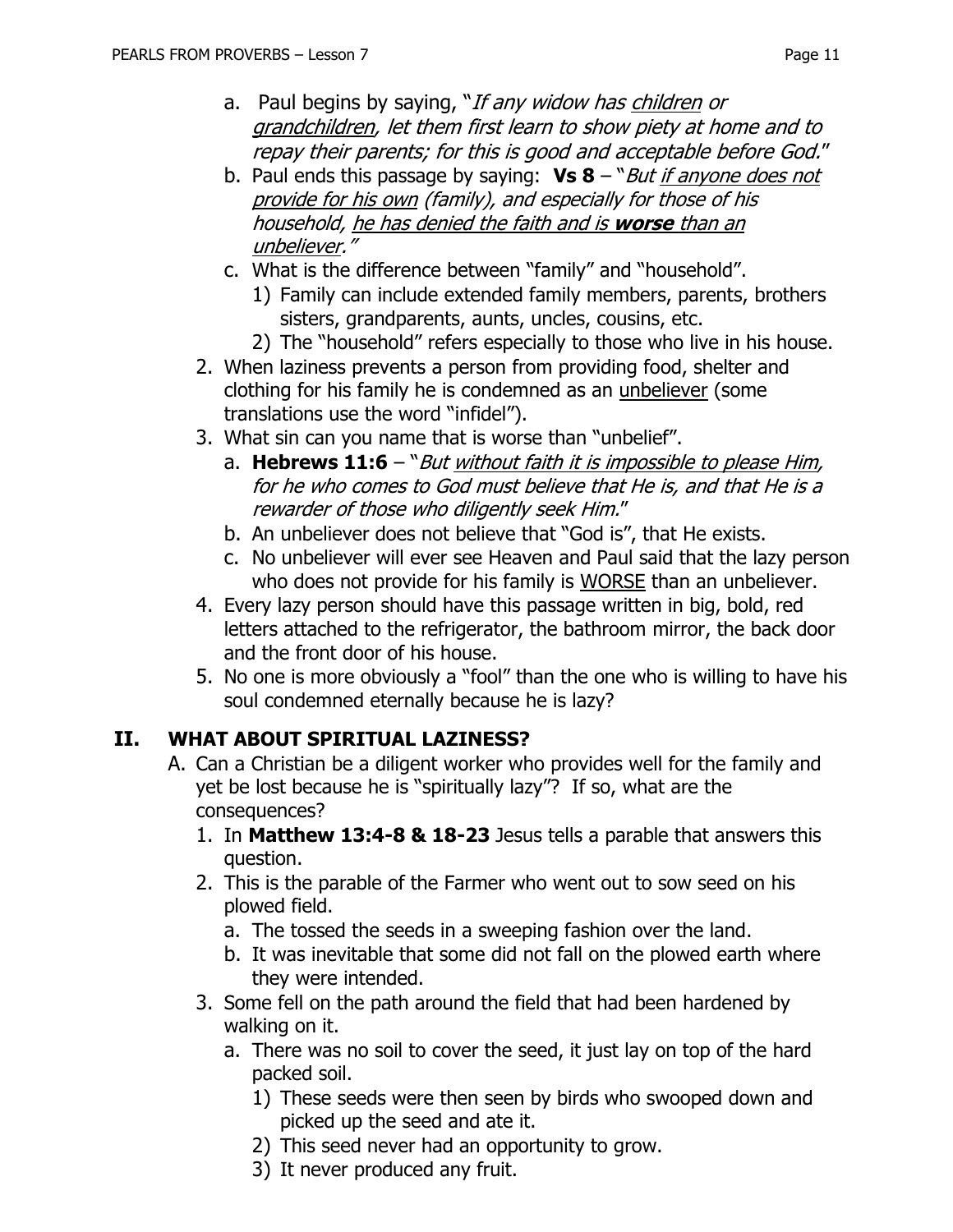- b. Jesus said these seeds represented everyone who hears the word of the kingdom (the gospel message) and does not understand it.
	- 1) Because the hearer did not understand the message, it was easy for *"the wicked one"* (Satan) to snatch away the seed that was sown in his heart.
		- a) Why didn't this hearer understand?
		- b) Maybe he really wasn't interested so he didn't pay attention.
		- c) Maybe he had never heard this message before so it didn't make much sense to him.
		- d) Maybe he was curious, but not enough to ask any questions that might have helped him understand.
		- e) Maybe his life is consumed in worldly wickedness and he simply didn't want anything to do with God or the Bible.
		- f) Maybe he was **just too lazy** to make the effort to understand?
		- g) He never produced any fruit.
	- 2) Whatever the reason, he had an opportunity to hear the word and he did not take advantage of it.
- 4. Some of the seeds fell on stony ground near the plowed ground where there was little earth to allow the seed to germinate.
	- a. Seeds have difficulty surviving in rocky soil.
		- 1) Rocky soil cannot hold moisture
		- 2) When the sun beats down on the tender shoot, the plant withers and dies.
		- 3) It never produces any fruit.
	- b. Jesus said these seeds represented those who hear the word of God and "immediately receives it with joy".
		- 1) Then why did it die?
			- a) The "root" of his commitment to the gospel message was shallow.
			- b) When he sees that there are changes that need to be made in his life, he finds it too hard and quits.
			- c) When his old worldly friends mock him or persecute him because of his faith, he isn't strong enough to stand fast.
			- d) He is also too **spiritually lazy** to invest the time for Bible study, prayer and attending worship and other classes that would build him up in the faith.
			- e) He never produced any fruit.
		- 2) The result is that he had an opportunity to hear the gospel and to grow, but he was too weak or too lazy to take advantage of it.
- 5. Some of the seeds fell among the thorns near the plowed land.
	- a. Those seeds also germinated quickly and grew into young plants.
		- 1) But the thorn bushes grew bigger and thicker as well.
		- 2) Soon the young plants were choked and died.
		- 3) They would never produce any fruit.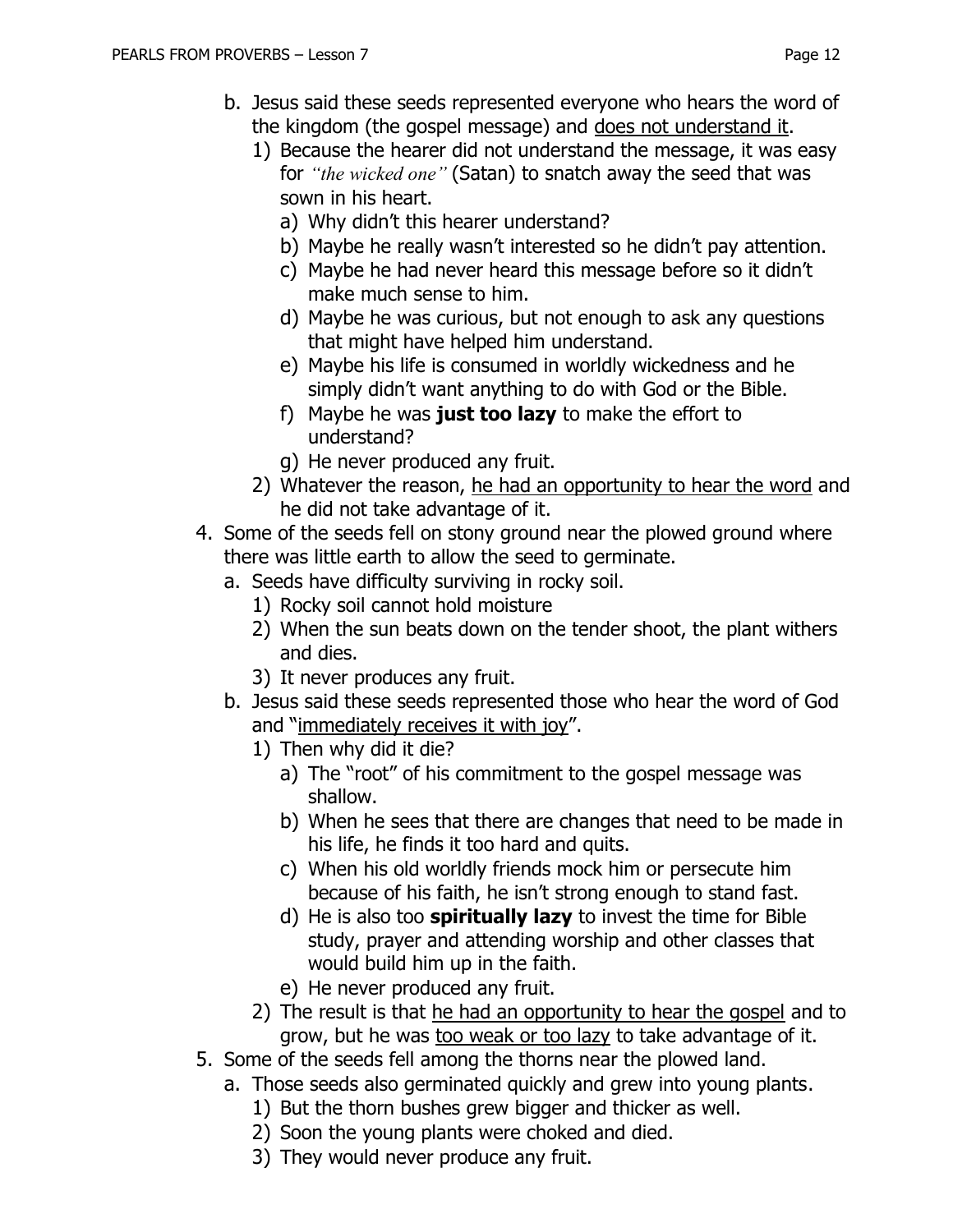- b. Jesus said these seeds that fell among thorns represented one who hears the word and the cares of this world and the deceitfulness of riches choke the word and he becomes unfruitful.
	- 1) The cares of the world were his priority, so all of his time was committed to that priority.
	- 2) The deceitfulness of riches choked the word because he thought riches would make him happy and successful.
	- 3) He never really felt a need for God he could do it himself.
	- 4) He never spent time learning the principles of living the Christian life or growing in faith.
	- 5) No one would call him lazy because he worked really hard on his job (grasping for riches), but he was definitely **spiritually lazy** and he never produced any fruit.
	- 6) The result is that he had an opportunity to hear the word of God and he exchanged it for the lure of riches.
- 6. Every seed that fell on the soft, plowed field grew quickly, became a mature plant and produced fruit, some even one-hundred times more than the one seed it took to create the plant.
	- a. These seeds represent the ones who hear the word of God and understand it.
		- 1) They invest the time in continued Bible study.
		- 2) They love attending worship and Bible classes every time it is made available.
		- 3) They are consuming the "bread of life" which makes them mature quickly.
		- 4) They are so grateful to God for the salvation He has offered through faith in Jesus Christ that they can't wait to share that blessing with the lost around him.
		- 5) They learn that they are a part of the "body of Christ" and they eagerly participate in the work of the church.
		- 6) They learn that they cannot love God unless they love the children of God as well and help them when there is need.
		- 7) They understand that they have made a "life-time commitment" to serving God and they never intend to forsake that commitment – no matter what.
	- b. These Christians produce fruit in many, many ways.
- B. The church is a described as a body (**Colossians 1:24**) whose individual parts all have a function (a job they are responsible for).
	- 1. A body is unified in one purpose. **Ephesians 4:3-6** -- "<sup>3</sup> endeavoring to keep the <u>unity of the Spirit</u> in the bond of peace. <sup>4</sup> There is one body and one Spirit, just as you were called in one hope of your calling; <sup>5</sup> one Lord, one faith, one baptism; <sup>6</sup> one God and Father of all, who is above all, and through all, and in you all."
	- 2. In this body, Christ is the head. **Colossians 1:18**
- C. Christians who never mature are a "handicap" to the church.